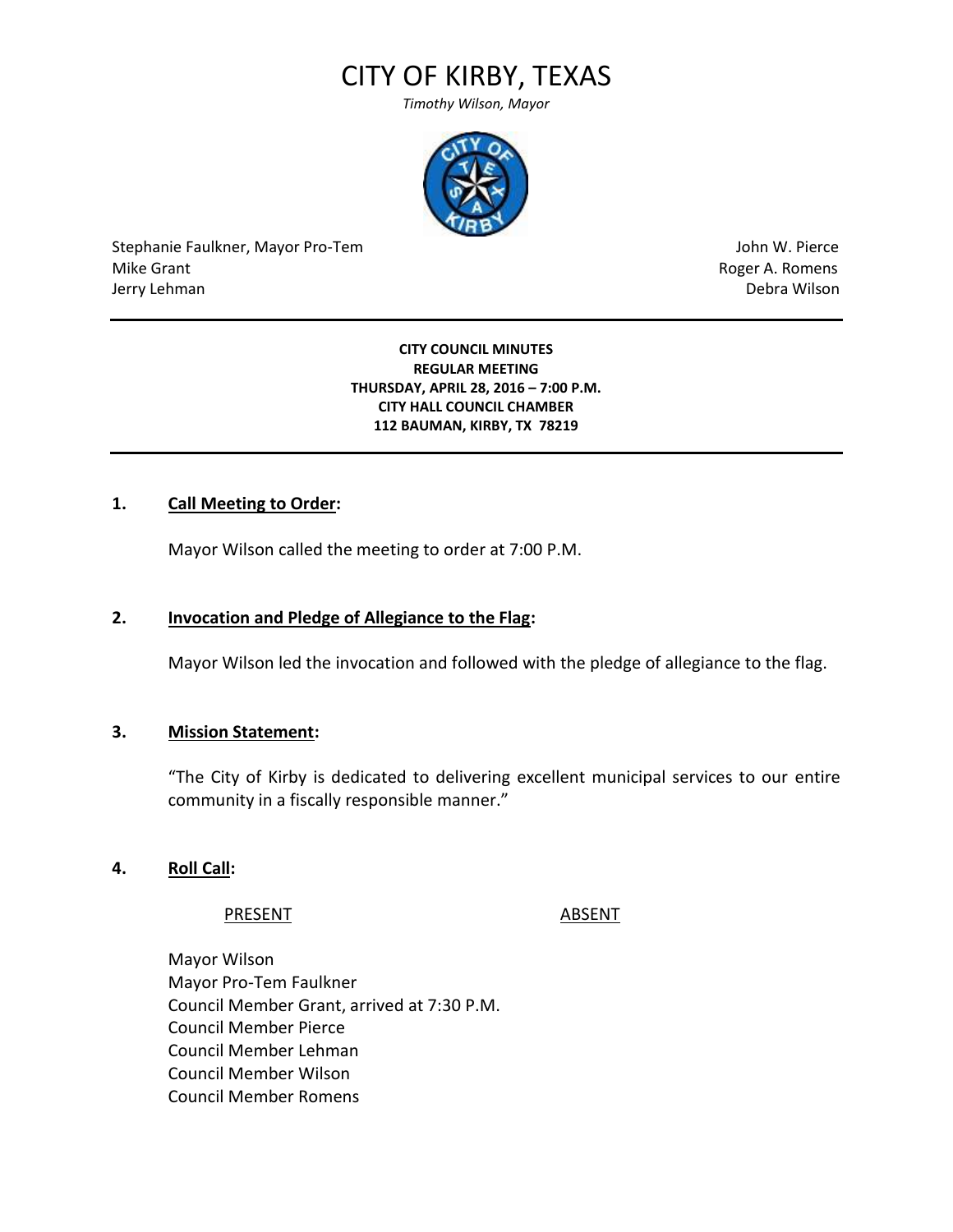#### **5. Citizen Participation:**

1. Blanche Felan, 904 Hickory Hill – Thanked Shane Davis and Roger Aguillon for taking care of Friendship Park. Shane displayed professionalism in doing his job.

#### **6. Consent Agenda:**

- a. Special Meeting Minutes April 14, 2016
- b. Regular Meeting Minutes April 14, 2016
- c. Discussion And Possible Action To Consider Ordinance No. O-2016-785 Amending the City Of Kirby FY 2015- 2016 Budget. This Is The Second Reading.
- d. Acceptance Of Quarterly Financial Report January 2016 Through March 2016

Mayor Pro-Tem Faulkner moved to approve the consent agenda as written; seconded by Council Member Wilson.

Council Member Romens informed Council he emailed the City Secretary requesting the minutes for April 14, 2016 be changed to reflect the citizens input during item 8.m.

Mayor Wilson asked Ms. Cox to explain the purpose of minutes. Ms. Cox explained minutes were prepared to record the actions taken during the meeting. Mayor Wilson said the action taken and recorded in the minutes was the item died due to the lack of a motion.

The motion carried with a 6-1 vote.

AYES – 6 NO – 1 (Council Member Romens)

### **7. Presentations:**

### a. Rosillo Creek Drainage Project Update – Leonard Adame, Bexar County

Mr. Adame presented the update on the Rosillo Creek Drainage Project. There was discussion on the various street closures and the effect the weather will have on the completion of the project.

### **8. Discussion And Possible Action:**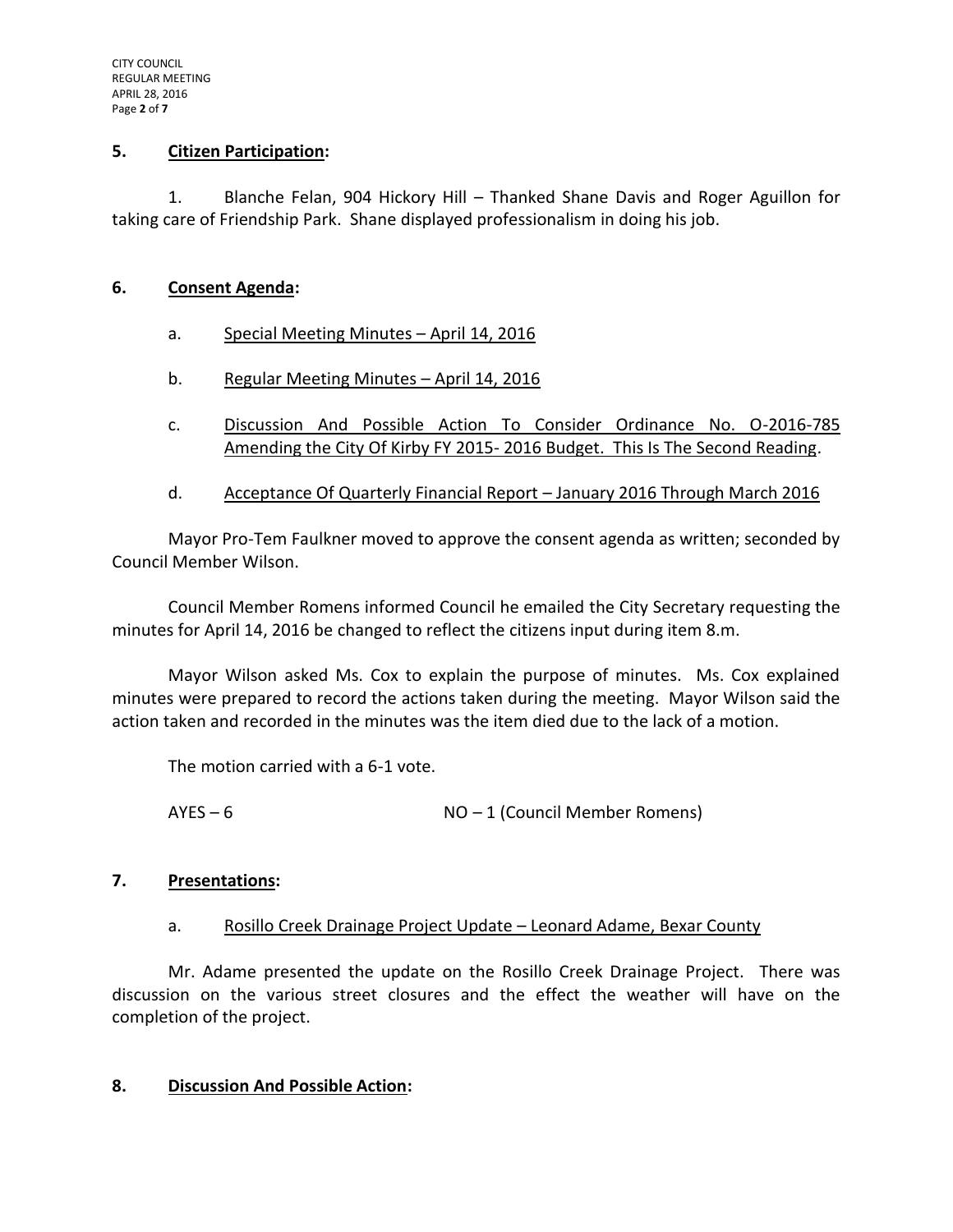a. Discussion And Possible Action To Consider Ordinance No. O-2016-784 Amending Sections 113.01 And 113.02 Of Chapter 113 Of The Code Of Ordinances Of The City Of Kirby, Texas To Adopt By Reference New State Rules For Food Establishments. This Is The First Reading.

Mayor Pro-Tem Faulkner moved to accept Ordinance No. O-2016-784 amending Sections 113.01 and 113.02 of Chapter 113 of the Code of Ordinances of the City of Kirby, Texas to adopt by reference new state rules for food establishments; seconded by Council Member Wilson.

City Manager Vernon briefed Council on the difference in fees between our current provider and Bureau Veritas. The ordinance being presented tonight does not change the fees.

There was a discussion regarding food handler certificates for special events. City Manager Vernon shared that our City Attorney and Health Inspector recommend keeping the food handler certificates for special events requirement.

Mayor Pro-Tem Faulkner moved to table this item until there is more information; seconded by Council Member Wilson.

The motion carried with a 7-0 vote.

 $AYES - 7$   $NO - 0$ 

b. Discussion And Possible Action On City of Kirby Employee Personnel Policies Manual

City Manager Vernon presented the City of Kirby Employee Personnel Policies Manual and stated she would include the page with the Mission Statement, Vision Statement and Core Values and another change was on page 10, instead of 15 minutes after arrival, employees would have to contact their supervisor 15 minutes before their scheduled time to work. Mayor Wilson stated he is concerned the alcohol policy is too vague.

Council Member Grant moved to accept the City of Kirby Employee Personnel Policies Manual with the two changes; seconded by Mayor Pro-Tem Faulkner.

Mayor Wilson reiterated the two changes: Addition of City mission, vision and core values statements and times for tardiness.

The motion carried with a 7-0 vote.

 $AYES - 7$   $NO - 0$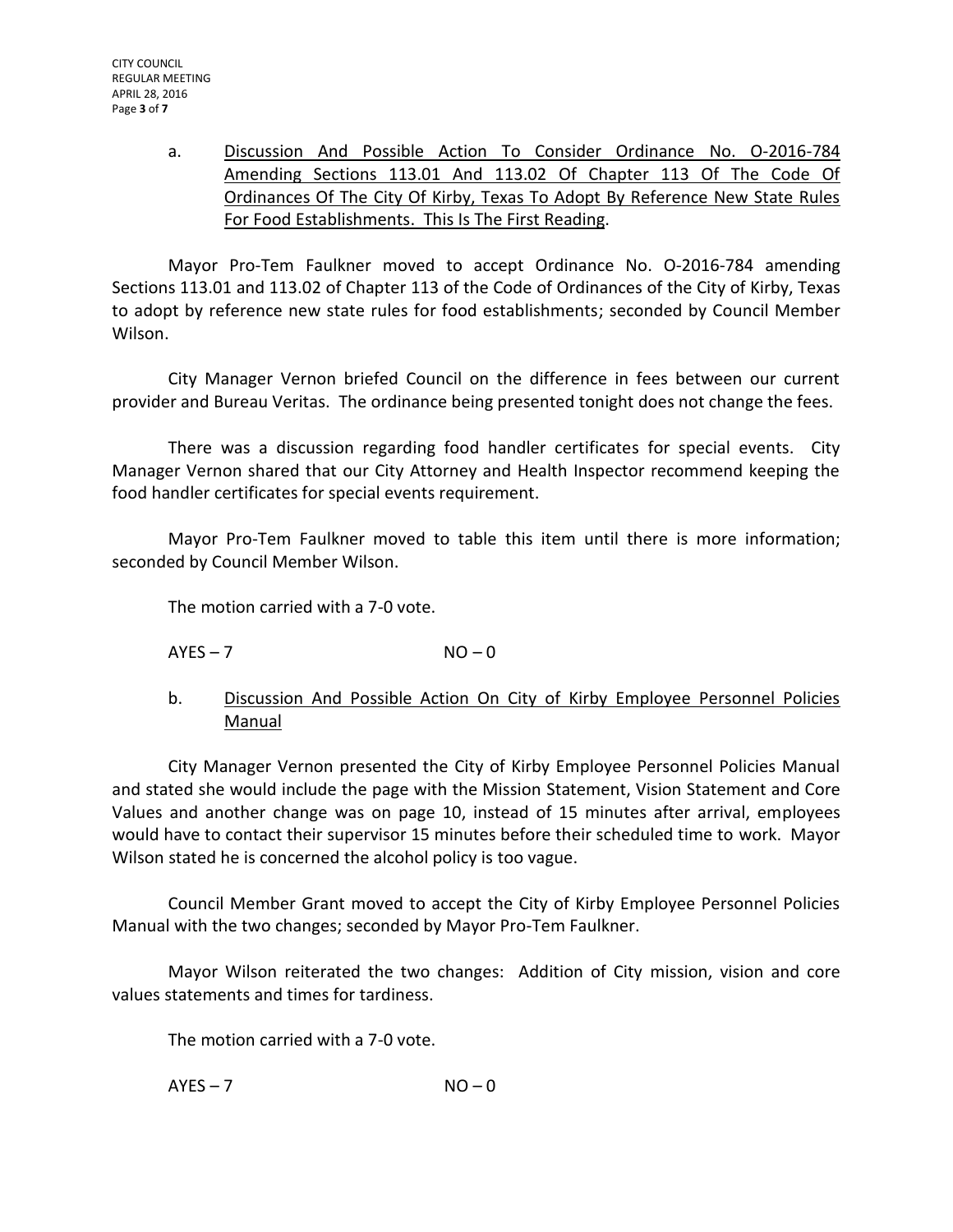# c. Discussion And Possible Action To Consider Commercial Solar License Agreement For Property Located At 5560 Duffek Dr., Kirby, TX 78219

Roland Hinojosa, CPS Energy and Jason Pittman, VP of PowerFin were present to answer questions.

Mayor Pro-Tem Faulkner moved to move forward with the license and enter into an agreement with PowerFin for the property located at 5560 Duffek Dr.; seconded by Council Member Lehman.

The motion carried with a 7-0 vote.

 $AYES - 7$   $NO - 0$ 

d. Discussion And Possible Action To Consider Ordinance No. O-2016-786 Defining And Regulating Solicitors Of Services, Funds Or Property For Charitable Or Non-Profit Purposes, Itinerant Merchants, Itinerant Vendors, Peddlers And Persons Selling Or Taking Orders For Goods, Wares, Merchandise, Services, Photographs, Or Subscriptions To Same, And Providing Penalties For Violation Of This Ordinance, And Repealing Ordinance Number O-348. This Is The First Reading.

City Manager Vernon asked Council to table this item at the request of the City Attorney to allow him time to conduct further research to make revisions.

Council Member Romens moved to table this item to allow the city attorney time to make revisions; seconded by Mayor Pro-Tem Faulkner.

The motion carried with a 7-0 vote.

 $AYES - 7$   $NO - 0$ 

e. Discussion And Possible Action Regarding 2016 Municipal Pool Plans

City Manager Vernon informed Council there were two candidates being considered for the Recreation Program Coordinator and there is a lifeguard who has indicated interest in returning.

### f. Discussion And Possible Action Regarding Adopt A Spot Program

Mayor Pro-Tem Faulkner asked everyone to come up with suggestions for spots to adopt. The suggestions were to add the entrance to Friendship Park, the City entrance signs, and the basketball court at John Sterling to the program.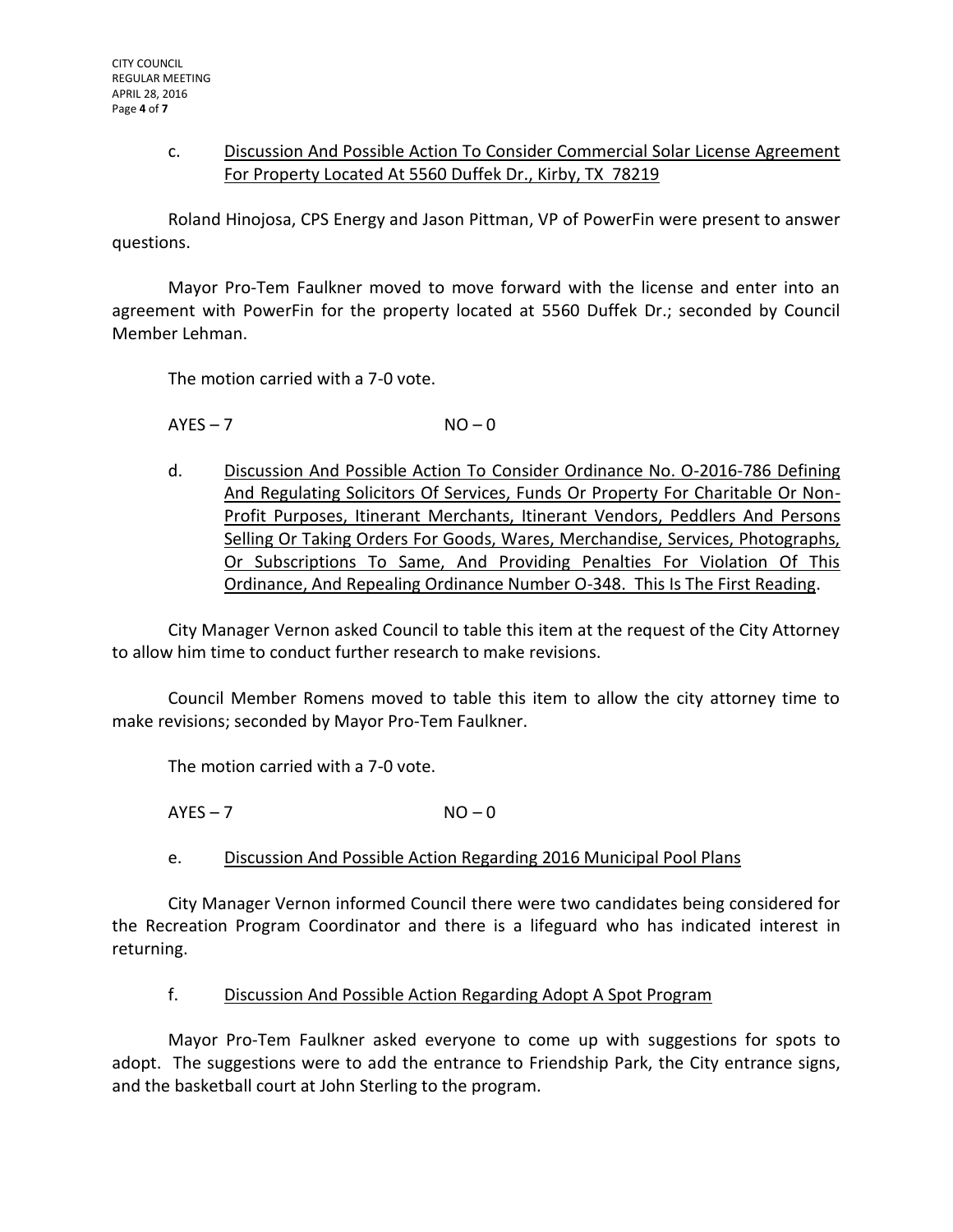# g. Discussion And Possible Action To Consider City of Kirby Branding And Marketing

City Manager Vernon provided an overview of the information provided from the workshop for branding and marketing the City.

The discussions included the City seal should be changed in the codified book to reflect what we are using and a contest to create the "tag line" for the City.

Mayor Pro-Tem Faulkner moved to create a "tag line" contest; seconded by Council Member Grant.

There was further discussion about the contest and Mayor Pro-Tem Faulkner withdrew her motion and Council Member Grant withdrew his second.

Council Member Romens volunteered to distribute the information to our schools.

Mayor Pro-Tem Faulkner moved to conduct the tag line contest May 6 – May 31, decide on a winner by June 23 and announce the winner at the  $4<sup>th</sup>$  of July event and the winner will receive a family pass to the pool; seconded by Council Member Grant.

The motion carried with a 7-0 vote.

 $AYES - 7$   $NO - 0$ 

Mayor Wilson said the new logo ordinance and Facebook and twitter information could be brought back at the next Council meeting.

### h. Discussion And Possible Action Regarding Employee Pay Scales

City Manager Vernon stated she was seeking Council direction. She provided an overview of the pay scale and said the decision did not have to be made tonight.

The Council provided their ideas and concerns with the proposed pay scale.

# i. Discussion And Possible Action To Appoint Kimberly Keene To The Parks And Recreation Committee To A Term Expiring October 1, 2017

Mayor Pro-Tem Faulkner moved to appoint Kimberly Keene to the Parks and Recreation Committee to a term expiring October 1, 2017; seconded by Council member Grant.

The motion carried with a 7-0 vote.

 $AYES - 7$   $NO - 0$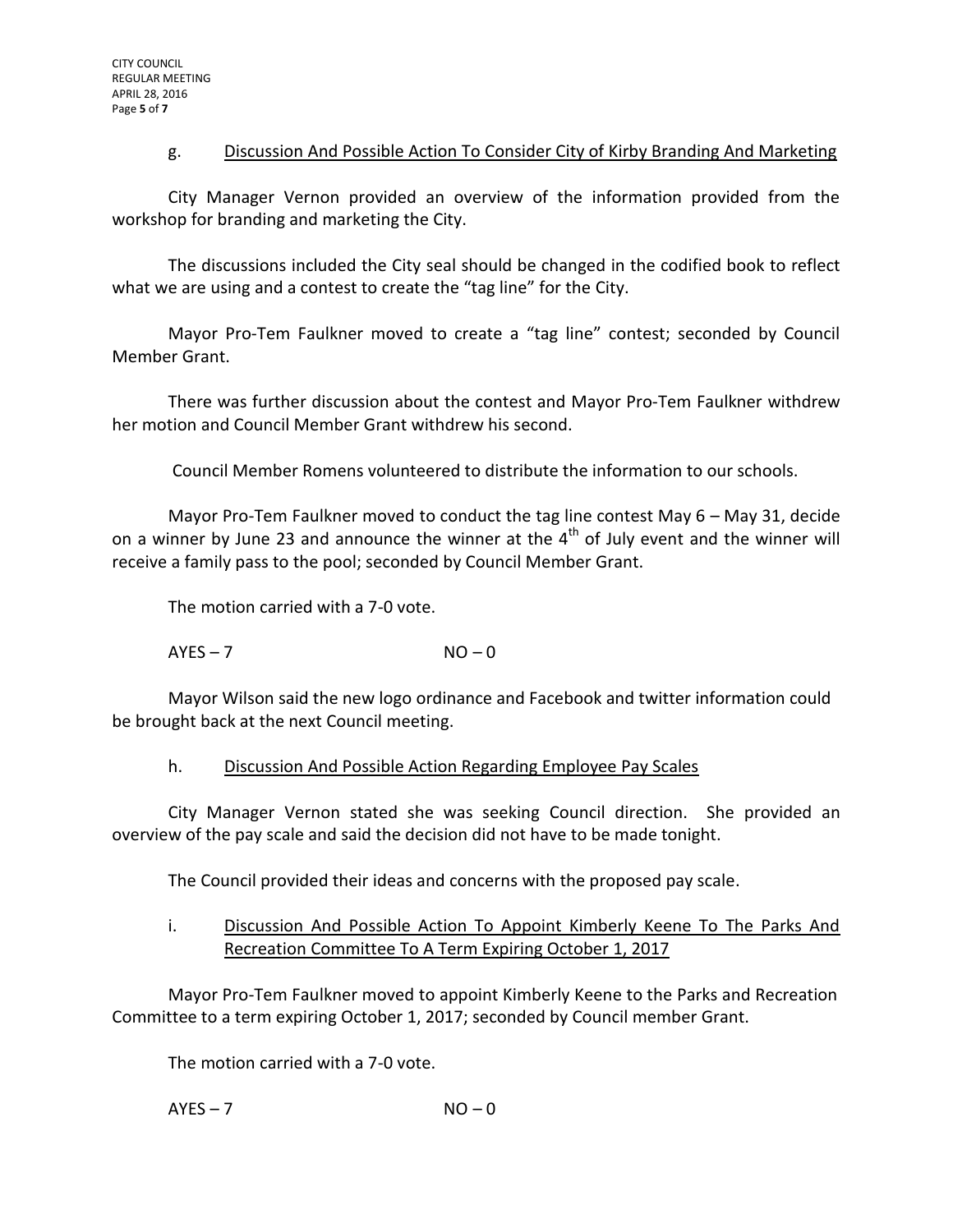CITY COUNCIL REGULAR MEETING APRIL 28, 2016 Page **6** of **7**

#### **9. Department Updates:**

- a. Administration
- b. Public Works
- c. Finance
- d. Fire
- e. Police
- f. Animal Control
- g. Code Compliance

a. Administration – City Manager Vernon - Revised the monthly report by providing statistics only which were provided to Council in an email.

b. Public Works – Roger Aguillon, Director of Public Works - Provided an update on what's taking place regarding the well repairs, preparing the park for HOBO Fest, some staff attending CDL class and took care of fence around well yard #3.

c. Finance – Tina Ynfante Director of Finance – Provided an update on Incode and Vigilant on the warrant system and other activities.

d. Fire – Kevin Riedel, Fire Chief – Informed Council the new fire truck was damaged by a car while on call.

e. Police – Kevin Bois, Police Chief – Provided a recap of the calls for the month, will be conducting boards/interviews for the patrolman and warrant officer positions.

f. Animal Control – Kevin Bois, Police Chief – The grand re-opening for the new facility was March 21. The part-time kennel tech was moved to full time and reviewing two applications for Animal Control Officer. May 20 & 27 SNAP will be at the animal care shelter.

g. Code Compliance – Kevin Bois, Police Chief – Concentration was on brush, grass and all growth.

### **10. Requests and Announcements:**

a. Requests By Mayor And Council Members For Items To Be Placed On Future City Council Agendas And Announcements On City Events/Community Interests

Council Member Wilson – Thanked the staff from public works, fire department and police department for their assistance helping a resident on Scott Carpenter after the storm. Thanked Council Member Romens for picking up the trash at the basketball court by the senior center.